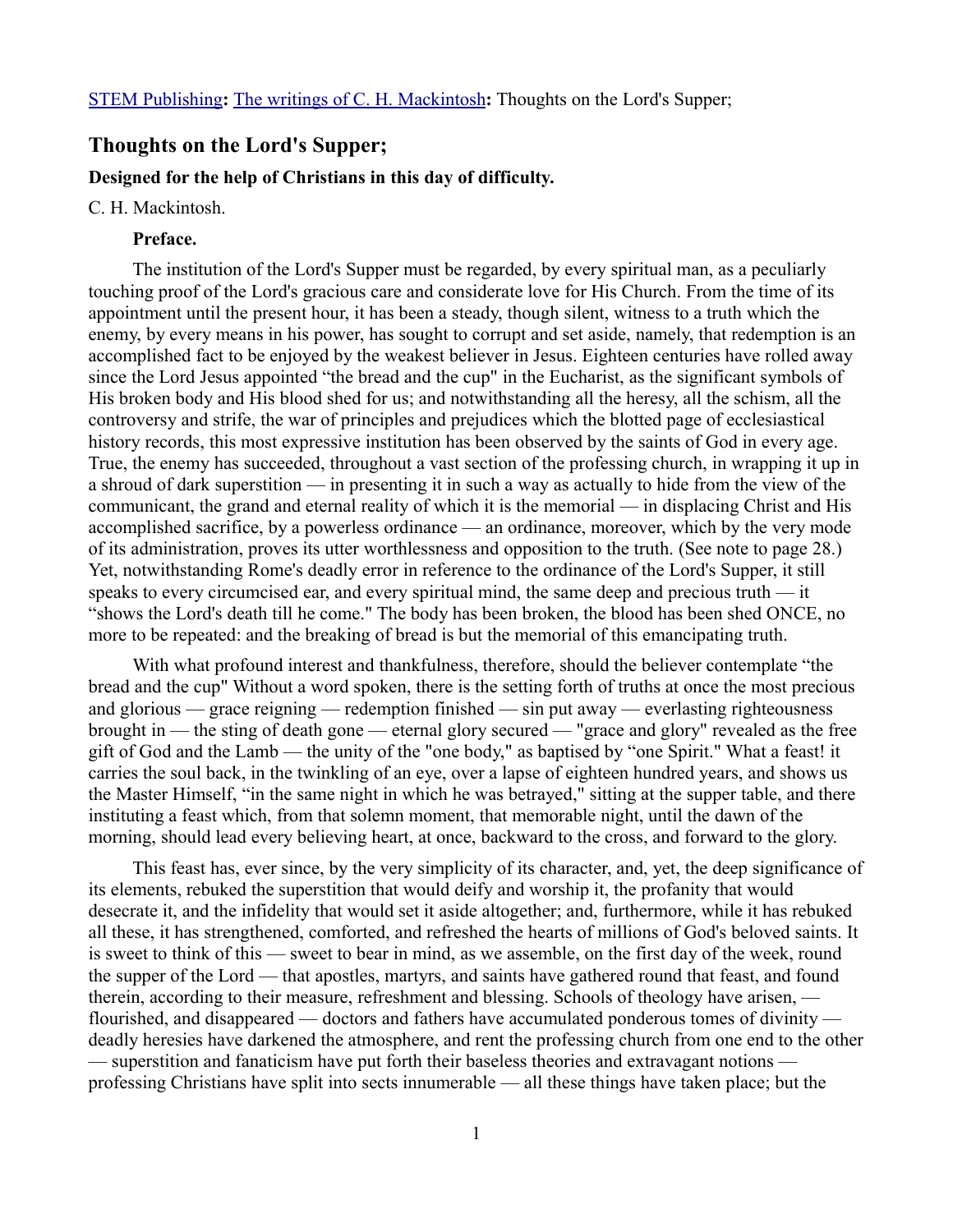Lord's Supper has continued, amid the darkness and confusion to tell out its simple yet comprehensive tale. "As oft as ye eat this bread, and drink this cup, ye do show the Lord's death till he come." (1 Cor. 11: 26) Precious feast! Thank God for the great privilege of celebrating it. And yet is it but a sign, the elements of which must, in nature's view, be mean and contemptible. Bread broken — wine poured out — how simple faith alone can read, in the sign, the thing signified, and therefore it needs not the adventitious circumstances, which false religion has introduced, in order to add dignity, solemnity, and awe to that which derives all its value, its power, and its impressiveness from its being a memorial of an eternal fact which false religion denies.

May you and I, beloved reader, enter with more freshness and intelligence into the meaning of the Lord's Supper, and with deeper experience into the blessedness of breaking that bread which is "the "communion of the body of Christ," and drinking of that cup which is "the communion of the blood of Christ."

In closing these few prefatory lines, I would just observe that this edition only differs from the former in the alteration of a sentence or two, and the addition of a few notes. I now commend this little book to the Lord's gracious care, praying Him to make it increasingly useful to the souls of His people. C. H. M.

## THOUGHTS ON THE LORD'S SUPPER.

"For I have received of the Lord that which also I delivered unto you, That the Lord Jesus, the same night in which he was betrayed, took bread: and when he had given thanks, he brake it, and said, Take, eat; this is my body, which is broken for you: this do in remembrance of me. After the same manner also he took the cup, when he had supped, saying, This cup is the new testament in my blood: this do ye, as oft as ye drink it, in remembrance of me. For as often as ye eat this bread, and drink this cup, ye do show the Lord's death till he come." — 1 Cor. 11: 23-26.

I desire to offer a few brief remarks on the subject of the Lord's Supper, for the purpose of stirring up the minds of all who love the name and institutions of Christ, to a more fervent and affectionate interest in this most important and refreshing ordinance.

We should bless the Lord for His gracious consideration of our need in having established such a memorial of His dying love, and also in having spread a table at which all His members might present themselves, without any other condition than the indispensable one of personal connection with, and obedience to. Him. The Blessed Master knew well the tendency of our hearts to slip away from Him, and from each other, and to meet this tendency was one, at least, of His objects in the institution of the Supper. He would gather His people around His own blessed Person — He would spread a table for them, where, in view of His broken body, and shed blood, they might remember Him, and the intensity of His love for them, and from whence, also, they might look forward into the future, and contemplate the glory of which the cross is the everlasting foundation. There, if anywhere, they would learn to forget their differences, and to love one another — there, they might see around them those whom THE LOVE OF GOD had invited to the feast, and whom the BLOOD OF CHRIST had made fit to be there.

However, in order that I may, the more easily and briefly, convey to the mind of my reader what I have to say on this subject, I shall confine myself to the four following points, viz.: —

1st. — The nature of the ordinance of the Lord's Supper.

2nd. — The circumstances under which it was instituted.

3rd. — The persons for whom it was designed.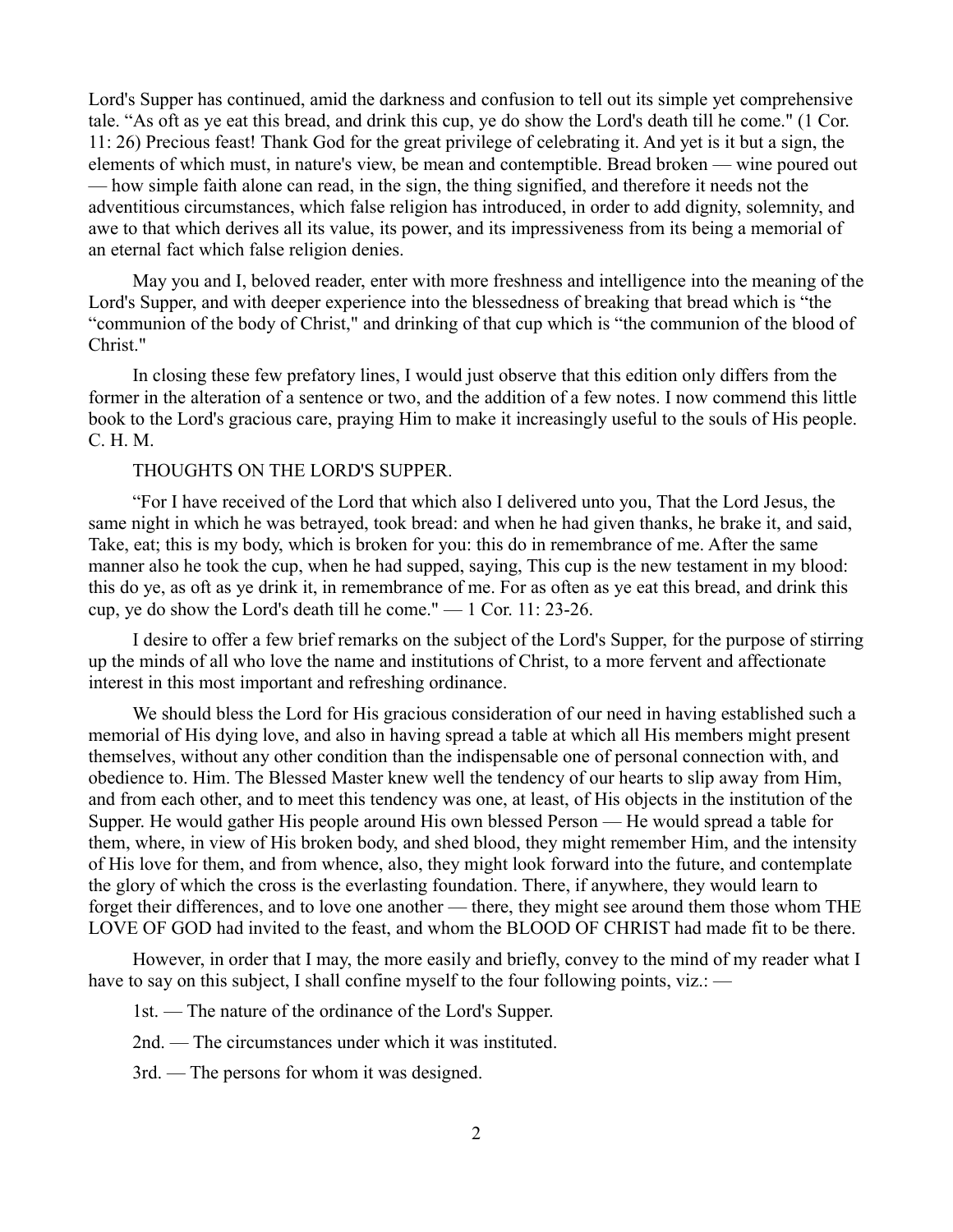4th. — The time and manner of its observance.

1. And first, as to the nature of the ordinance of the Lord's Supper. This is a cardinal point. If we understand not the nature of the ordinance, we shall be astray in all our thoughts about it. The Supper, then, is, purely and distinctly, a feast of thanksgiving — thanksgiving for grace already received. The Lord Himself, at the institution of it, marks its character by giving thanks. "He took bread; when he had given thanks," &c. Praise, and not prayer, is the suited utterance of those who sit at the table of the Lord.

True, we have much to pray for — much to confess — much to mourn over; but the table is not the place for mourners; its language is, "Give strong drink unto him that is ready to perish, and wine unto those that be of heavy hearts. Let him drink and forget his poverty, and remember his misery no more." Ours is "a cup of blessing" — a cup of thanksgiving — the divinely appointed symbol of that precious blood which has procured our ransom. "The bread which we break, is it not the communion of the body of Christ?" How, then, could we break it with sad hearts or sorrowful countenances? Could a family circle, after the toils of the day, sit down to supper with sighs and gloomy looks? Surely not. The supper was the great family meal — the only one that was sure to bring *all the family together.* Faces that might not have been seen during the day, were sure to be seen at the supper table, and no doubt they would be happy there. Just so should it be at the Lord's Supper; the family should assemble there, and, when assembled, they should be happy — unfeignedly happy, in the love that brings them together. True, each heart may have its own peculiar history — its secret sorrows, trials, failures, and temptations, unknown to all around; but these are not the objects to be contemplated at the supper; to bring them into view, is to dishonour the Lord of the feast, and make the cup of blessing a cup of sorrow. The Lord has invited us to the feast, and commanded us, notwithstanding all our shortcomings, to place the fullness of His love, and the cleansing efficacy of His blood, between our souls and everything; and when the eye of faith is filled with Christ, there is no room for aught beside. If my sin be the object which fills my eye, and engages my thoughts, of course I must be miserable, because I am looking right away from what God commands me to contemplate; I am remembering my misery and poverty, the very things which God commands me to forget. Hence the true character of the ordinance is lost, and, instead of being a feast of joy and gladness, it becomes a season of gloom and spiritual depression; and the preparation for it, and the thoughts which are entertained about it, are more what might be expected in reference to Mount Sinai, than to a happy family feast.

If ever a feeling of sadness could have prevailed at the celebration of this ordinance, surely it would have been on the occasion of its first institution, when, as we shall see, when we come to consider the second point in our subject, there was everything that could possibly produce deep sadness and desolation of spirit; yet, the Lord Jesus could "give thanks;" the tide of joy that flowed through His soul was far too deep to be ruffled by surrounding circumstances; He had a joy, even in the breaking and bruising of His body, and in the pouring forth of His blood, which lay far beyond the reach of human thought and feeling. And if he could rejoice in spirit, and give thanks in breaking that bread, which was to be to all future generations of the faithful the memorial of His broken body, should not we rejoice therein — we who stand in the blessed results of all His toil and passion? Yes; it becomes us to rejoice. We can hear our heavenly Father say, "It is meet we should make merry and be glad," and shall we deny the meetness, by making that table, where the Father and the prodigal sit together over the fatted calf, the scene of sorrow and gloomy mistrust? God forbid; we must not bring sorrow into the divine presence; yea, *we cannot*, for "in his presence is fullness of joy;" and when we are unhappy we certainly are not in the presence of God, but in the presence of our sins, or our sorrows, or something outside God.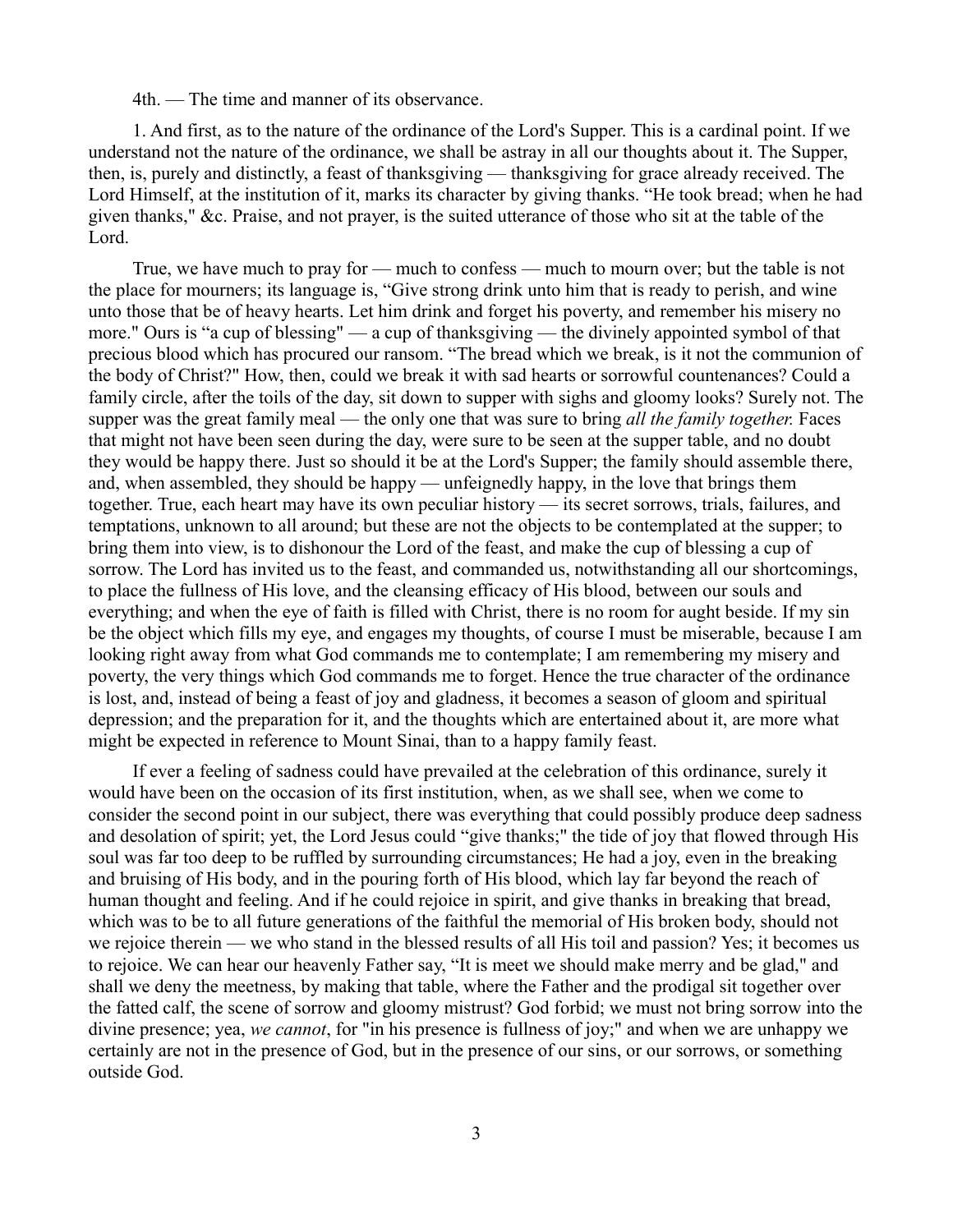But, it may be asked, Is there no preparation necessary? — are we to sit down at the table of the Lord with as much indifference as if we were sitting down to an ordinary supper table? Surely not, we need preparation; but it is the preparation of God, and not our own preparation; it is the preparation which suits the presence of God, which is certainly not the result of human sighs or penitential tears, but the simple result of the finished work of the Lamb of God attested by the Spirit of God. Apprehending this by faith, we apprehend that which makes us perfectly fit for God. Many imagine that they are putting honour upon the Lord's table when they approach it with their souls bowed down into the very dust, under a sense of the intolerable burden of their sins. This thought can only flow from the legalism of the human heart, that ever fruitful source of thoughts at once dishonouring to Goddishonouring to the Cross of Christ — grievous to the Holy Ghost, and completely subversive of our own peace. We may feel quite satisfied that the honour and purity of the Lord's table are more fully maintained when THE BLOOD OF CHRIST is made the ONLY title, than if human sorrow and human penitence were superadded. [It is needful to bear in mind that, while the blood of Christ is that alone which introduces the believer, in holy boldness, into the presence of God, yet it is nowhere set forth as our centre, or bond of union. Truly precious is it for every blood-washed soul to remember, in the secret of the divine presence, that the atoning blood of Jesus has rolled away for ever his heavy burden of sin. Yet, the Holy Ghost can only gather us to the Person of a risen and glorified Christ, who, having shed the blood of the everlasting covenant, is gone up into heaven in the power of an endless life, to which divine righteousness inseparably attaches. A living Christ, therefore, is our centre and bond of union. The blood having answered for us to God, we gather round a risen and exalted Head in the heavens "I, if I be lifted up from the earth, will draw all unto me." We behold in the cup in the Lord's Supper the symbol of shed blood; but we are neither gathered round the cup, nor the blood; but round Him who shed it. The blood of the Lamb has put away every obstacle to our fellowship with God; and, in proof of this, the Holy Ghost has come down to baptise believers into the unity of the body, and gather them round the risen and glorified Head. The wine is *the memorial* of a life shed out for sin: the bread is *the memorial* of a body broken for sin: but we are not gathered round a life poured out, nor round a body broken, but round a living Christ, who dieth no more, who cannot have His body broken any more, or His blood shed any more. This makes a serious difference; and when looked at in connection with the discipline of the house of God, the difference is immensely important. Very many are apt to imagine that when any one is put away from, or refused, communion, the question is raised as to there being a link between his soul and Christ. A moment's consideration of this point, in the light of Scripture, will be sufficient to prove that no such question is raised. If we look at the case of the "wicked person" in 1 Corinthians 5 we see one put away from the communion of the Church on earth, who was nevertheless a Christian, as people say. He was not, therefore, put away because he was not a Christian; such a question was never raised; nor should it be in any case. How can we tell whether a man is eternally linked with Christ or not? Have we the custody of the Lamb's book of life? Is the discipline of the Church of God founded upon what we can know, or upon what we *cannot?* Was the man in 1 Corinthians 5 linked eternally with Christ, or not? Was the Church told to inquire Even suppose we could see a man's name written in the book of life, that would not be the ground of receiving him into the assembly on earth, or retaining him there. That which the Church is held responsible for, is to keep herself pure In doctrine, pure in practice, and pure in association, and all this on the ground of being God's house. "Thy testimonies are very sure; holiness becometh thy house, O Lord, for ever." When any one was separated, or "cut off," from the congregation of Israel, was it because of not being an Israelite? By no means: but because of some moral or ceremonial defilement which could not be tolerated in God's assembly. In Achan's case (Joshua 7), although there were six hundred thousand souls ignorant of his sin, yet God says, *"Israel hath sinned."* Why? Because they were looked at as God's assembly, and there was defilement there which, if not judged, all would have been broken up.]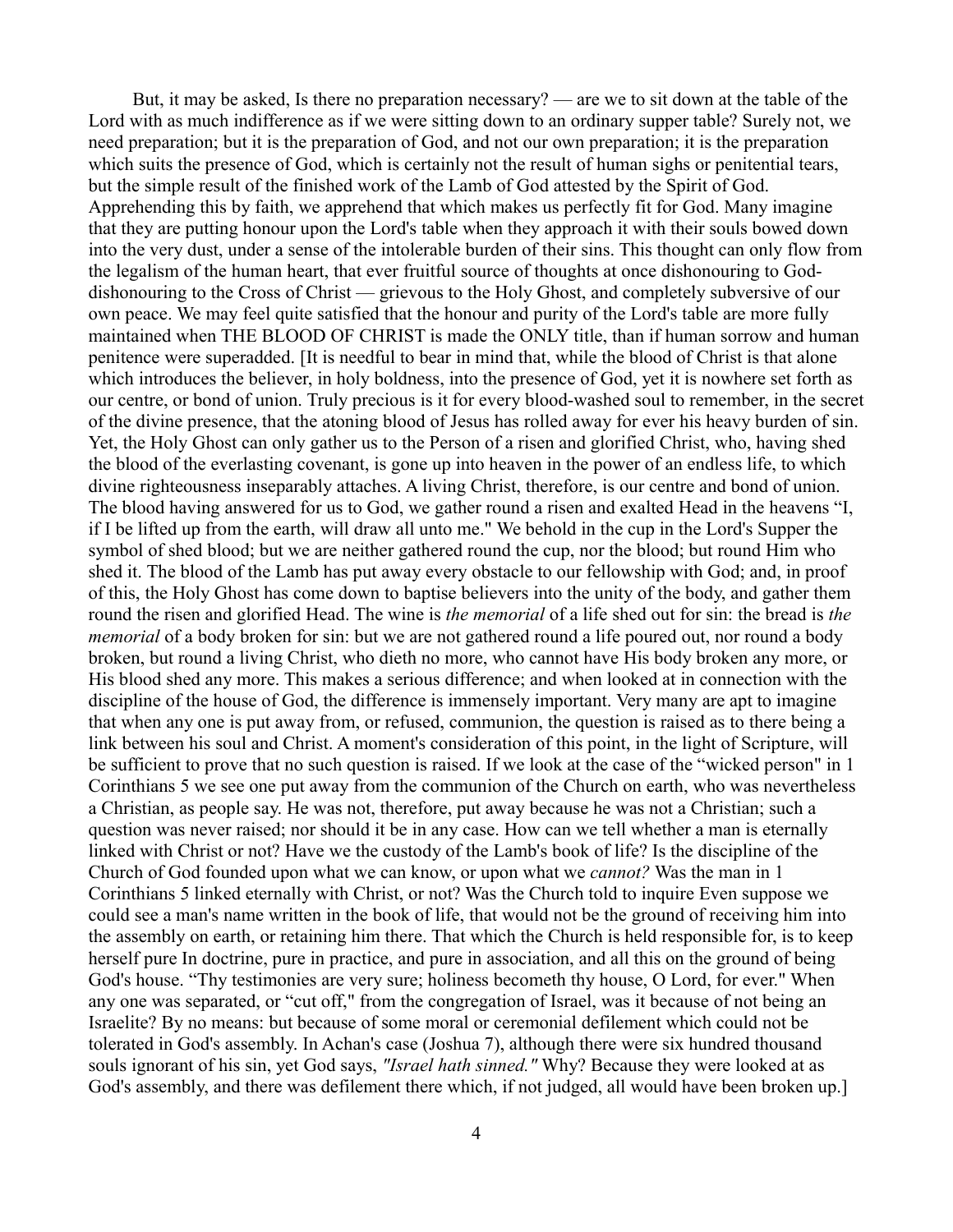However, the question of preparedness will come more fully before us as we proceed with our subject; I shall, therefore, state another principle connected with the nature of the Lord's Supper, viz., that there is involved in it an intelligent recognition of the unity of the body of Christ. "The bread which we break is it not the communion of the body of Christ? For we, being many, are one bread, and one body; for we are all partakers of that one bread." Now there was sad failure and sad confusion in reference to this point at Corinth; indeed the great principle of the Church's unity would seem to have been totally lost sight of there. Hence, the apostle observes, that, "when ye come together into one place, this is not to eat the Lord's Supper, for every one taketh before other *his own* supper." (1 Cor. 11: 20, 21.) Here, it was isolation, and not unity; an individual, and not a corporate question; "*his own supper''* is strikingly contrasted with "*the Lord's Supper."* It can only be the Lord's Supper, where the body is fully recognized; if the body be not recognized, it is pure sectarianism. The Lord Himself must be excluded. If the table be spread upon any narrower principle than that which would embrace the whole body of Christ, it is not the Lord's table, nor has it any claim upon the hearts of the faithful. On the contrary, where a table is spread upon this divine principle, which embraces *all* the members of the body *simply as such,* every one who refuses to present himself at it is chargeable with schism, and that, too, upon the plain principles of 1 Corinthians 11. "There must," says the apostle, "be heresies among you, that they which are approved may be made manifest among you."

When the great church principle is lost sight of by any portion of the body, there must be heresies, in order that the approved ones may be made manifest, and, under such circumstances, it becomes the business of each one to approve himself, and so to eat. The "approved" ones stand in contrast with the heretics, or those who were doing their own will.

{Those who are competent to do so, can look at the original of this important chapter, where they will see that the word translated "approved" (ver. 19), comes from the same root as that translated "examine himself.'' (Ver. 28.) Thus we see that the man who approves himself, takes his place amongst the approved, and is the very opposite of those who were amongst the heretics. Now, the meaning of a heretic is not merely one who holds false doctrine, though one may be a heretic in so doing, but one who persists in the exercise of his own will. The apostle knew that there must be heresies at Corinth, seeing that there were sects; those who were doing their own will were acting in opposition to God's will, and thus producing division, for God's will had reference to the whole body. Those who were acting heretically were despising the Church of God.}

But, it may be asked, Do not the numerous denominations, at present existing in the professing church. altogether preclude the idea of ever being able to gather the whole body together? and, under such circumstances, is it not better for each denomination to have their own table? If there be any force in this question, it merely goes to prove that the people of God are no longer able to act upon God's principles, but that they are left to the miserable alternative of acting on human expediency. Thank God, such is not the case. The truth of the Lord endureth for ever, and what the Holy Ghost teaches, in 1 Corinthians 11 is binding upon every member of the Church of God. There were divisions and heresies existing in the church at Corinth, just as there are divisions and heresies existing in the professing church now, but the apostle did not tell them to set up separate tables on the one hand, nor yet to cease from breaking bread on the other. No; he merely presses upon them the principles connected with "the Church of God," and tells those who could approve themselves in reference to the Church, or body of Christ, to eat. The expression "*So let him eat,"* settles everything. We are to eat, at all events; our care must be to eat "so," as the Holy Ghost teaches us, and that is in the true recognition of the unity of the Church of God.

{It may be well to add a word here for the guidance of any simple-hearted Christian, who may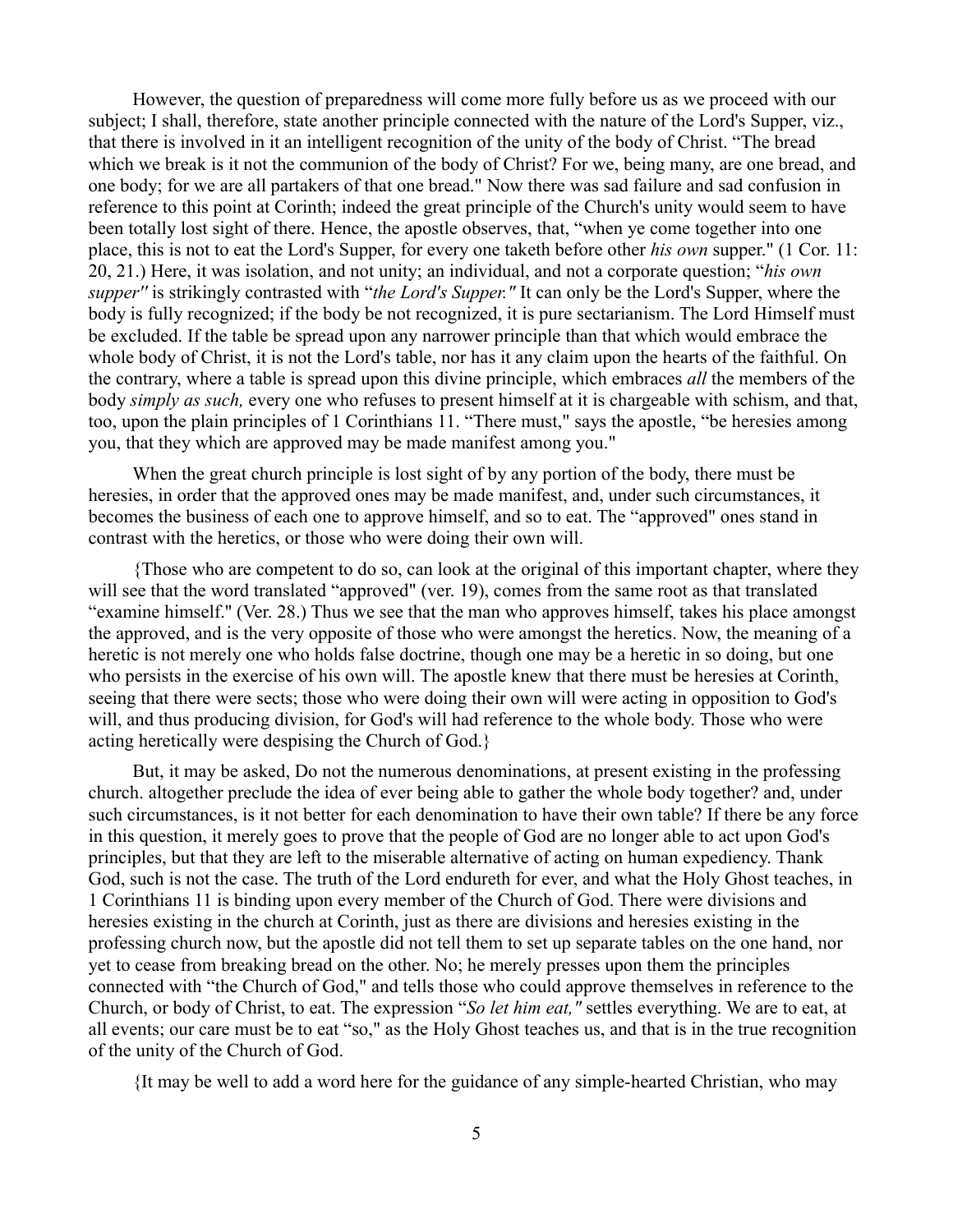find himself placed in circumstances in which he is called upon to decide between the claims of different tables which might seem to be spread upon the same principle. To confirm and encourage such an one in a truthful course of action, I should regard as a most valuable service.

Suppose, then, I find myself in a place where two or more tables have been spread, what am I to do? I believe I am to inquire into the origin of these various tables — to see how it became needful to have more than one table. If, for example, a number of Christians meeting together, have admitted and retained amongst them any unsound principles, affecting the Person of the Son of God — or subversive of the unity of the Church of God on earth; if I say, such principles be admitted and retained in the assembly, or if persons who hold and teach them be received and acknowledged by the assembly; under such painful and humiliating circumstances, the table ceases to be the Lord's table. Why? Because I cannot take my place at it without identifying myself with manifestly unchristian principles. The same remark, of course, applies, if the case be that of corrupt conduct unjudged by the assembly. And then, if the table ceases to be the Lord's, it has no more claim on the Christian, who desires to keep himself pure, than any other sectarian table.

Now, if a number of Christians should find themselves placed in the circumstances above described, they would be called upon to maintain THE UNITY OF THE CHURCH IN THE PURITY OF THE TRUTH OF GOD These are really the points, *unity* and *purity*. We have not only to maintain the *grace* of the Lord's table, but the *holiness* of it also. Truth is not to be sacrificed in order to maintain unity, nor will *true* unity ever be interfered with by the strict maintenance of truth. Human confederations may be broken up, but the Church of God can never be touched by the maintenance of truth, *provided it be maintained in love.*

It is not to be imagined that the unity of the body of Christ is interfered with, when a community, based upon unsound principles or countenancing unsound doctrine or practice, is broken up or separated from. The Church of Rome charged the Reformers with schism, because they separated from her; but we know that the Church of Rome lay, and still lies, under the charge of schism, because she imposes false doctrine upon her members. Let it only be ascertained that the truth of God is called in question by any community, and that, to be a member of that community, I must identify myself with unsound doctrine or corrupt practice, and then it cannot be schism to separate from such a community, nay, I am bound to separate.

The whole question is settled by a single verse of scripture, viz, "Receive ye one another as Christ also received us;" here we have the *unity* of the Church. But it must be "to the glory of God," and here we have the *purity* of the truth.

These considerations will, I trust, assist any dear Christian, whose mind may be perplexed by the opposing claims of tables. The question can be very simply resolved where the eye is single, and the heart and conscience fully subject to the word of God.}

When the Church is despised, the Spirit must be grieved and dishonoured, and the certain end will be spiritual barrenness and freezing formalism; and although men may substitute intellectual, for spiritual, power, and human talents and attainments, for the gifts of the Holy Ghost, yet will the end be "like the heath in the desert." The true way to make progress in the divine life is to live for the Church, and not for ourselves. The man who lives for the Church is in full harmony with the mind of the Spirit, and must necessarily grow. On the contrary, the man who is living for himself, having all his thoughts revolving round, and all his energies concentrated upon, himself, must soon become cramped and formal, and, in all probability, openly worldly. Yes; he will become worldly, in some sense of that extensive term, for the world and the Church stand in direct opposition the one to the other, nor is there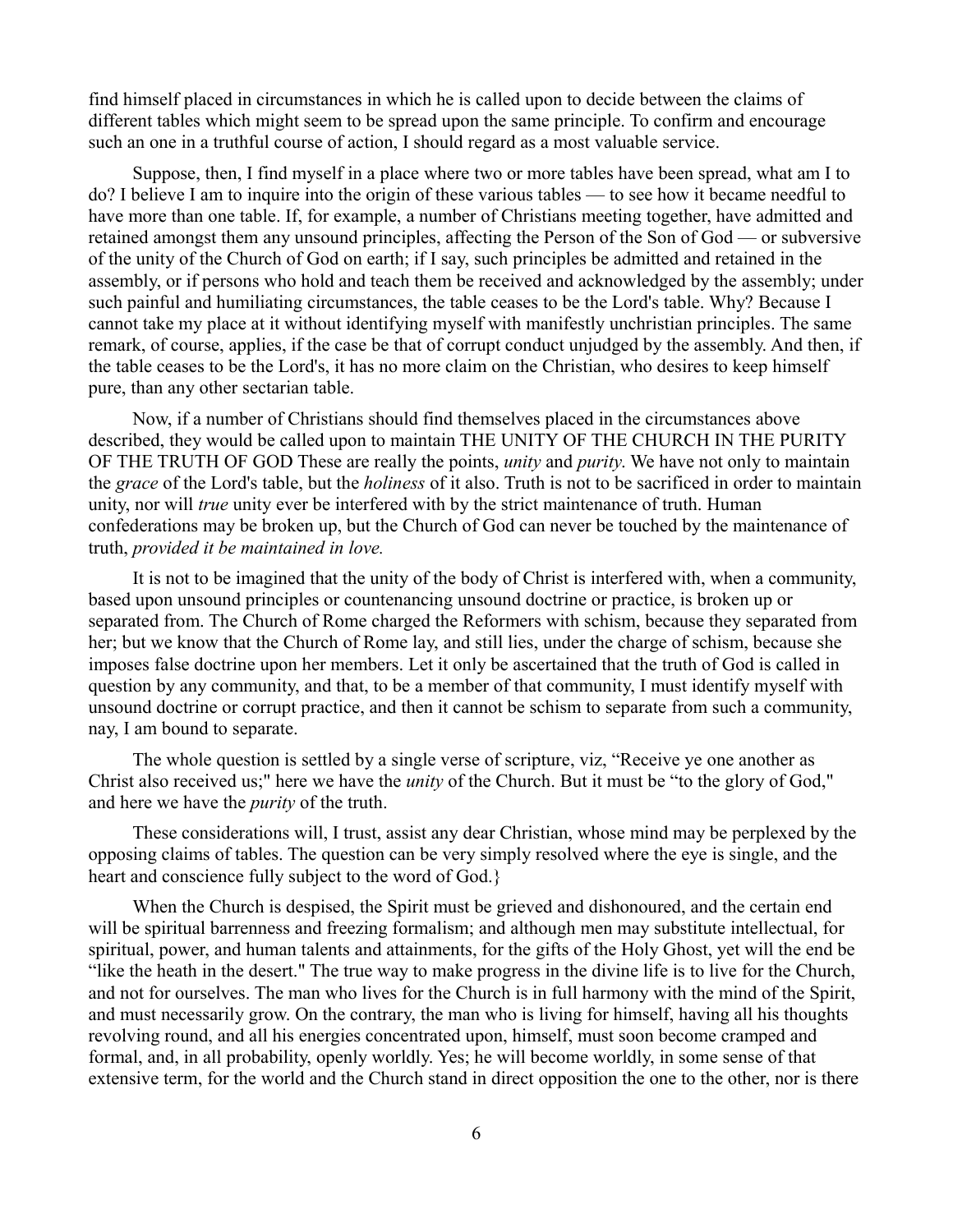any aspect of the world in which this opposition is more fully seen than in its religious aspect. What is commonly called the *religious world,* will be found, when examined in the light of the presence of God, to be more thoroughly hostile to the true interests of the Church of God, than almost anything.

But I must hasten on to other branches of our subject, and I would just state another simple principle connected with the Lord's Supper, to which I desire to call the special attention of the Christian reader; it is this, the celebration of the ordinance of the Lord's Supper should be the distinct expression of the unity of ALL believers, and not merely of the unity of a certain number gathered upon certain principles, which distinguish them from others. If there be any term of communion proposed, save the all-important one of faith in the atonement of Christ, and a walk consistent with that faith, the table ceases to be the Lord's, and becomes the table of a sect, and possesses no claims whatever upon the hearts of the faithful.

Furthermore, if, by sitting at the table, I must identify myself with any one thing, whether it be principle or practice, not enjoined in Scripture as a term of communion, there also the table ceases to be the Lord's, and becomes the table of a sect. It is not a question of whether there may be Christians there or not; it would be hard indeed to find a table amongst the reformed communities of which some Christians are not partakers. The apostle did not say "there must be heresies among you, that they which are *Christians* may be made manifest among you." No; but "that they which are *approved*." Nor did he say, "Let a man prove himself a Christian, and so let him eat." No; but "let a man approve himself," i.e., let him show himself to be one of those who are not only upright in their consciences as to their individual act in the matter, but who are also furthering the unity of the body of Christ. When men set up terms of communion of their own, there you find the principle of heresy; there, too, there must be schism. On the contrary, where a table is spread in such a manner, and upon such principles, as that a Christian, as such, can take his place at it, then it becomes schism not to be there, for, by being there, and by walking consistently with our position and profession there, we, so far as in us lies, promote the unity of the Church of God — that grand object for which the Holy Ghost was sent from heaven to earth. The Lord Jesus, having been raised from the dead, and having taken His seat at the right hand of God, sent down the Holy Ghost to earth for the purpose of forming one body. Mark, to form *one body* — not many bodies. He has no sympathy with the many bodies, as such; though He has blessed sympathy with many members in those bodies, because they, though being members of human sects or schisms, are, nevertheless, members of the one body; but He does not dwell in the many bodies, but in the one body, for "by one Spirit are we all baptised into one body, whether we be Jews or Gentiles, whether we be bond or free; and have all been made to drink into one Spirit." (1 Cor. 12: 13.)

I desire that there may be no misunderstanding on this point. I say the Holy Ghost cannot dwell in all the schisms in the professing church, for He Himself has said of such, "I praise you not." He is grieved by them — He would counteract them — He baptises all believers into the unity of the one body, so that it cannot be thought, by any intelligent mind, that the Holy Ghost could dwell in schisms, which are a grief and a dishonour to Him.

We must, however, distinguish between the Spirit's dwelling in the Church, and His dwelling in individuals. He dwells in the body of Christ, which is the Church (see 1 Cor. 3: 17; Eph. 2: 22); He dwells also in the body of the believer, as we read, "your body is the temple of the Holy Ghost, which is in you, which ye have of God." (1 Cor. 6: 19) The only body or community, therefore, in which the Spirit can dwell, is the whole Church of God, and the only person in which He can dwell is the believer. But, as has already been observed, the table of the Lord, in any given locality, should be the exhibition of the unity of the whole Church, and where it is not this, it is not the Lord's table. This leads us to another principle connected with the nature of the Lord's Supper, viz., this,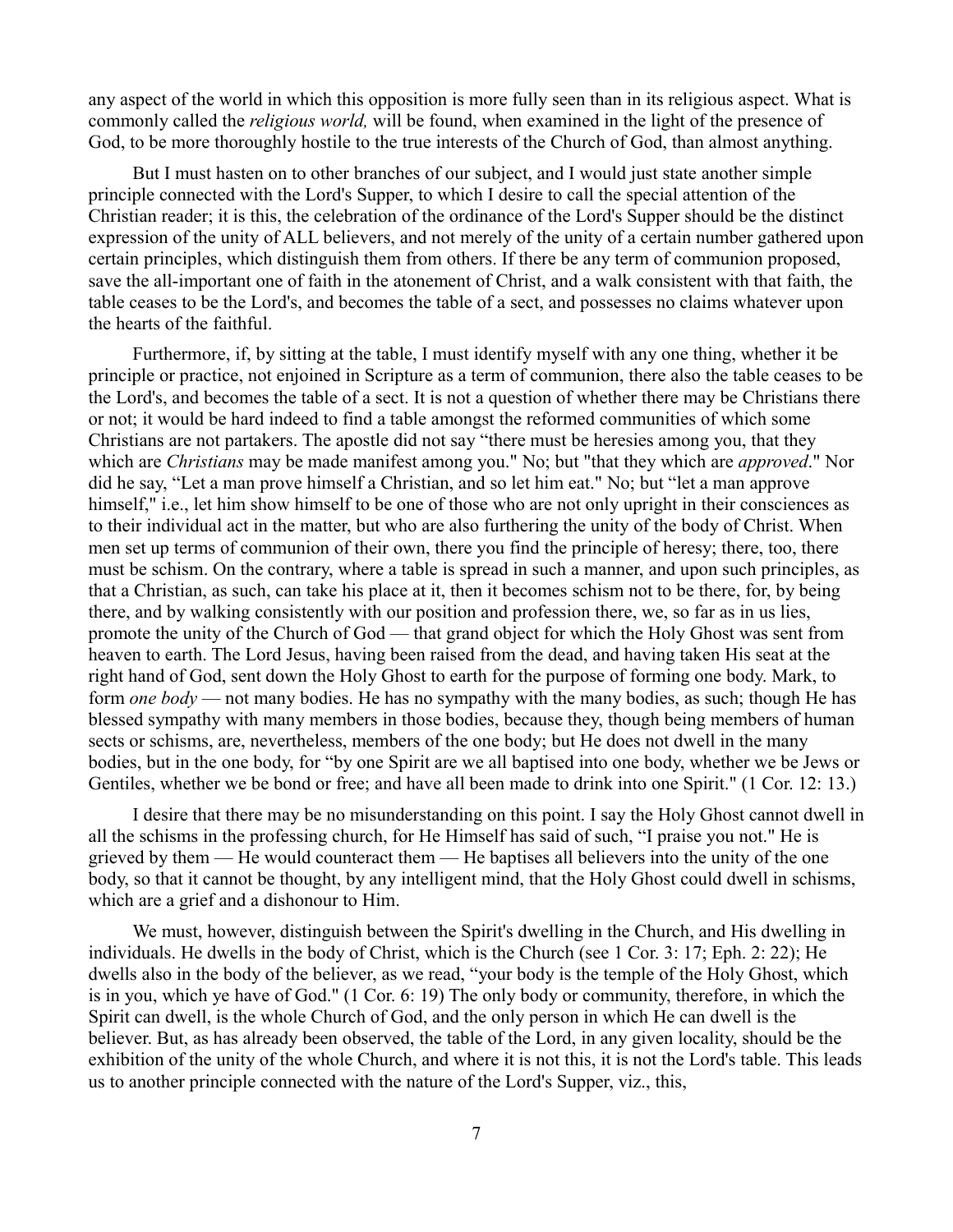It is an act whereby we not only show forth the death of the Lord until He come, but whereby we, also, give expression to a fundamental truth, which cannot be too strongly or too frequently pressed upon the minds of Christians, at the present day, viz., *that all believers are "one bread and one body."* It is a very common error to view this ordinance merely as a channel through which grace flows to the soul of the individual, and not as an act bearing upon the whole body, and bearing, also, upon the glory of the Head of the Church. That it is a channel through which grace flows to the soul of the individual communicant there can be no doubt, for there is blessing in every act of obedience. But that individual blessing is but a very small part of it, can be seen by the attentive reader of 1 Cor. 11. It is the Lord's death — the Lord's coming, that are brought prominently before our souls in the Lord's Supper, and where any one of these elements is excluded there must be something wrong. If there be anything to hinder the complete shadowing forth of the Lord's death, or the exhibition of the unity of the body, or the clear perception of the Lord's coming, then there must be something radically wrong in the principle on which the table is spread, and we only need a single eye, and a mind entirely subject to the word and Spirit of Christ, in order to detect the wrong.

Let the Christian reader, now, prayerfully examine the table at which he periodically takes his place, and see if it will bear the threefold test of 1 Cor. 11, and if not, let him, in the name of the Lord, and for the sake of the Church, abandon it. There are heresies, and schisms flowing from heresies, in the professing church, but "let a man approve himself, and so let him eat" the Lord's Supper; and if, once for all, it be asked, What means the term "approved?" it may be answered, It is, in the first place, to be personally true to the Lord in the act of breaking bread; and in the next place, to shake off all semblance of schism, and take our stand, firmly and decidedly, upon the broad principle which will embrace all the members of the flock of Christ. We are not only to be careful that we ourselves are walking in purity of heart and life before the Lord; but also, that the table of which we partake has nothing connected with it that could at all act as a barrier to the unity of the Church. It is not merely a personal question. Nothing more fully proves the low ebb of Christianity, at the present day, or the fearful extent to which the Holy Ghost is grieved, than the miserable selfishness which tinges, yea, pollutes, the thoughts of professing Christians. Everything is made to hinge upon the mere question of self. It is *my* forgiveness — *my* safety — *my* peace — *my* happy frames and feelings, and not the glory of Christ, or the unity of His beloved Church. Well, therefore, may the words of the prophet be applied to us, "Thus saith the Lord, Consider your ways. Go up to the mountain and bring wood, and BUILD THE HOUSE; and I will take pleasure in it, and I WILL BE GLORIFIED. Ye looked for much, and lo, it came to little; and when ye brought it home, I did blow upon it. Why? saith the Lord of hosts. Because of *mine house* that is waste, and ye run every man to his own house." (Hag. 1: 7-9.) Here is the root of the matter. Self stands in contrast with the house of God; and, if self be made the object, no marvel that there should be a sad lack of spiritual joy, energy, and power. To have these, we must be in fellowship with the Spirit's thoughts; and He thinks of the body of Christ; and, if we are thinking of self, we must be at issue with Him; and the consequences are but too apparent.

2. Having now treated of, what I conceive to be, by far the most important point in our subject, I shall proceed to consider, in the second place, the circumstances under which the Lord's Supper was instituted. These were particularly solemn and touching. The Lord was about to enter into dreadful conflict with all the powers of darkness — to meet all the deadly enmity of man; and to drain to the dregs the cup of Jehovah's righteous wrath against sin. He had a terrible morrow before Him — the most terrible that had ever been encountered by man or angel; yet, notwithstanding all this, we read that "*on the same night* in which he was betrayed, he took bread." What unselfish love is here! "The same night" — the night of profound sorrow — the night of His agony and bloody sweat — the night of His betrayal by one, His denial by another, and His desertion by all, of His disciples — on that very night,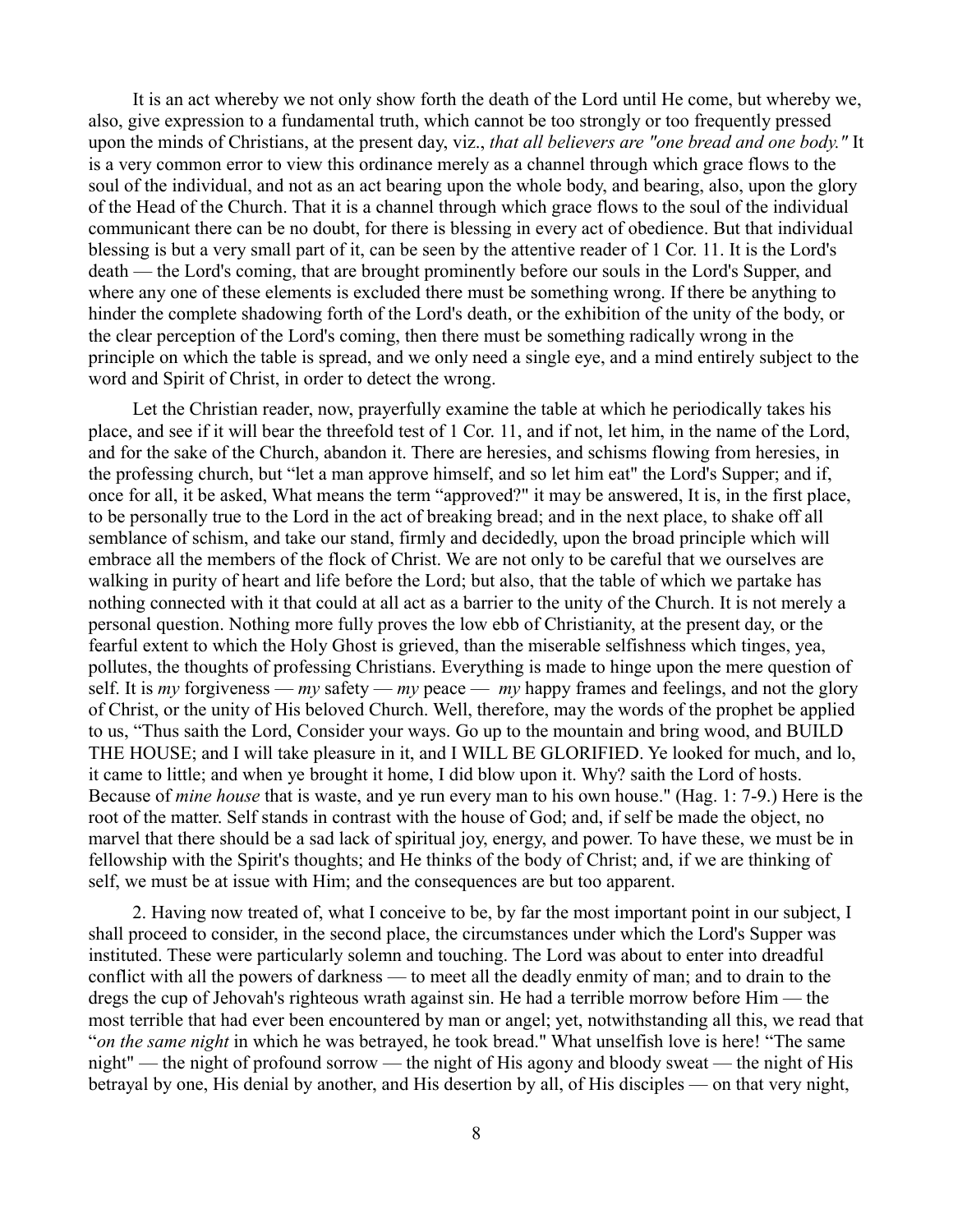the loving heart of Jesus was full of thoughts about His Church — on that very night, He instituted the ordinance of the Lord's Supper. He appointed the bread to be the emblem. of His broken body, and the wine to be the emblem of His shed blood; and such they are to us now, as often as we partake of them, for the word assures us that "as often as ye eat *this bread,* and drink this cup, ye do show the Lord's death till he come."

Now, all this, we may say, attaches peculiar importance and sacred solemnity to the Supper of the Lord; and, moreover, gives us some idea of the consequences of eating and drinking unworthily. {It is usual to apply the term "unworthily," in the passage, to *persons* doing the act, whereas it really refers to the *manner* of doing it. The apostle never thought of calling in question the Christianity of the Corinthians; nay, in the opening address of his epistle, he looks at them as "the church of God which is at Corinth, sanctified in Christ Jesus, called saints (or saints by calling). How could he use this language, in the first chapter, and, in the eleventh, call in question the worthiness of these saints to take their seat at the Lord's Supper? Impossible. He looked upon them as saints, and as such he exhorted them to celebrate the Lord's Supper in a worthy manner. The question of any but true Christians being there, is never raised; so that it is utterly impossible that the word "unworthily" could apply to *persons*. Its application is entirely to the *manner*. The persons were worthy, but their manner was not; and they were called, as saints, to judge themselves as to their ways, else the Lord might judge them in their *persons*, as was already the case. In a word, it was as true Christians they were called to judge themselves. If they were in doubt as to that, they were utterly unable to judge anything. I never think of setting my child to judge as to whether he is my child or not; but I expect him to judge himself as to his habits, else, if he do not, I may have to do, by chastening, what he ought to do by self judgement. It is because I look upon him as my child, that I will not allow him to sit at my table with soiled garments and disorderly manners. — *Things New and Old, vol. 2, p. 2*.}

The voice which the ordinance utters in the circumcised ear is ever the same. The bread and wine are deeply significant symbols; the bruised corn and the pressed grape being both combined to minister strength and gladness to the heart: and not only are they significant in themselves, but they are also to be used in the Lord's Supper, as being the very emblems which the blessed Master Himself ordained on the night previous to His crucifixion; so that faith can behold the Lord Jesus presiding at *His own table* — can see Him take the bread and wine, and hear Him say, "Take, eat; this is my body;" and again, of the cup, "Drink ye *all* of it. For this is my blood of the New Testament which is shed for many for the remission of sins."

In a word, the ordinance leads the soul back to the eventful night already referred to  $-$  brings before us all the reality of the cross and passion of the Lamb of God, in which our whole souls can rest and rejoice, and reminds us, in the most impressive manner, of the unselfish love and pure devotedness of Him, who, when Calvary was casting its dark shadow across His path, and the cup of Jehovah's righteous wrath against sin, of which He was about to be the bearer, was being filled for Him, could, nevertheless, busy Himself about us, and institute a feast which was to be, at once, the expression of our connection with Him, and with all the members of His body.

And may we not infer, that the Holy Ghost made use of the expression, "the same night," for the purpose of remedying the disorders that had arisen in the church at Corinth? Was there not a severe rebuke administered to the selfishness of those who were taking "*their own supper,"* in the Spirit's reference to the same night in which the Lord of the feast was betrayed? Doubtless there was. Can selfishness live in the view of the cross? Can thoughts about our own interests, or our own gratification, be indulged in the presence of Him who sacrificed Himself for us? Surely not. Could we heartlessly and wilfully despise the Church of God — could we offend or exclude beloved members of the flock of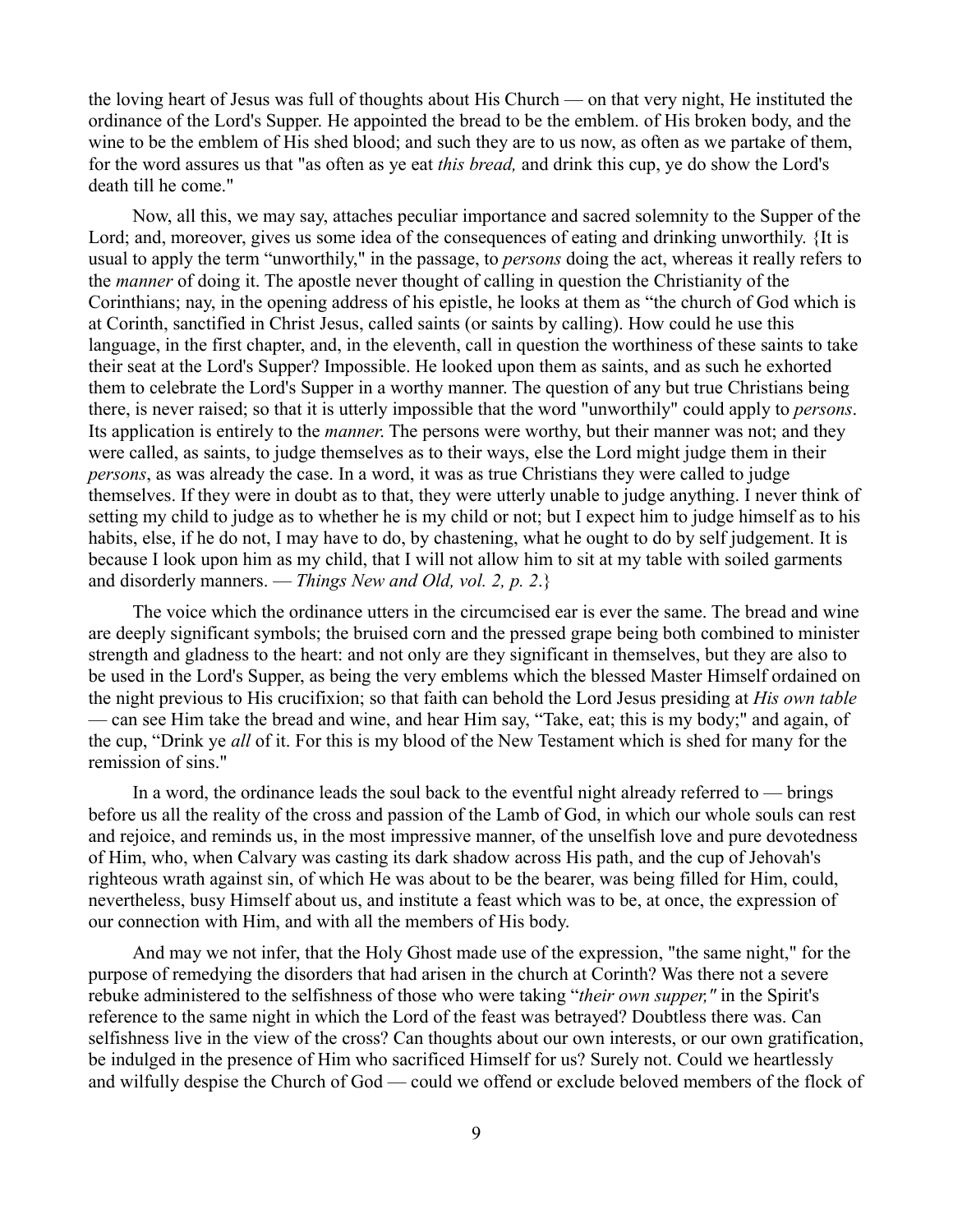Christ, while gazing on that cross on which the Shepherd of the flock, and the Head of the body, was crucified? Ah, no; let believers only keep near the cross — let them remember "the same night" — let them keep in mind the broken body and shed blood of the Lord Jesus Christ, and there will soon be an end to heresy, schism, and selfishness.

{The reader will bear in mind that the text does not touch the question of scriptural discipline. There may be many members of the flock of Christ who could not be received into the assembly on earth, inasmuch as they may possibly be leavened by false doctrine, or wrong practice. But, though we might not be able to receive them, we do not, by any means, raise the question as to their being in the Lamb's book of life. This is not the province nor the prerogative of the Church of God. "The Lord knoweth them that are his; and let every one that nameth the name of Christ depart from iniquity." (2 Tim. 2: 19.)}

If we could only bear in mind that the Lord Himself presides at the table, to dispense the bread and wine; if we could hear Him say, "Take this, and divide it among yourselves," we should be better able to meet *all* our brethren on the *only* Christian ground of fellowship which God can own. In a word, the person of Christ is God's centre of union. "I," said Christ "if I be lifted up from the earth, will draw all men unto me." Each believer can hear his blessed Master speaking from the cross, and saying of his fellow believers, "*Behold thy brethren;"* and, truly, if we could distinctly hear this, we should act, in a measure, as the beloved disciple acted towards the mother of Jesus; our hearts and our homes would be open to all who have been thus commended to our care. The word is*, "Receive ye one another, as Christ also received us to the glory of God."*

There is another point worthy of notice, in connection with the circumstances under which the Lord's Supper was instituted, namely, its connection with the Jewish Passover. "Then came the day of unleavened bread, when the Passover must be killed. And he sent Peter and John, saying, Go and prepare us the Passover, that we may eat And when the hour was come, he sat down, and the twelve apostles with him. And he said unto them, With desire I have desired to eat this Passover with you before I suffer; for I say unto you, I will not any more eat thereof, until it be fulfilled in the kingdom of God. And he. took the cup [i.e., the cup of the Passover], and gave thanks, and said, Take this and divide it among yourselves; for I say unto you, I will not drink of the fruit of the vine until the kingdom of God shall come." (Luke 22: 7-18.)

The Passover was, as we know, the great feast of Israel, first observed on the memorable night of their happy deliverance from the thraldom of Egypt. As to its connection with the Lord's Supper, it consists in its being the marked type of that of which the Supper is the memorial. The Passover pointed forward to the cross; the supper points back to it. But Israel was no longer in a fit moral condition to keep the Passover, according to the divine thoughts about it; and the Lord Jesus, on the occasion above referred to, was leading His apostles away altogether from the Jewish element to a new order of things. It was no longer to be a lamb sacrificed, but bread broken and wine drunk, in commemoration of a sacrifice ONCE offered, the efficacy of which was to be eternal. Those whose minds are bowed down to Jewish ordinances, may still look, in some way or another, for the periodical repetition, either of a sacrifice, or of something which is to bring them into a place of greater nearness to God.

{The Church of Rome has so entirely departed from the truth set forth in the Lord's Supper, that she professes to offer, in the mass, "an unbloody sacrifice for the sins of the living and the dead." Now, we are taught, in Hebrews 9: 22, that "without shedding of blood is no remission;" consequently, the Church of Rome has no remission of sins for her members. She robs them of this precious reality, and, instead thereof, gives them an anomalous and utterly unscriptural thing, called "an unbloody sacrifice,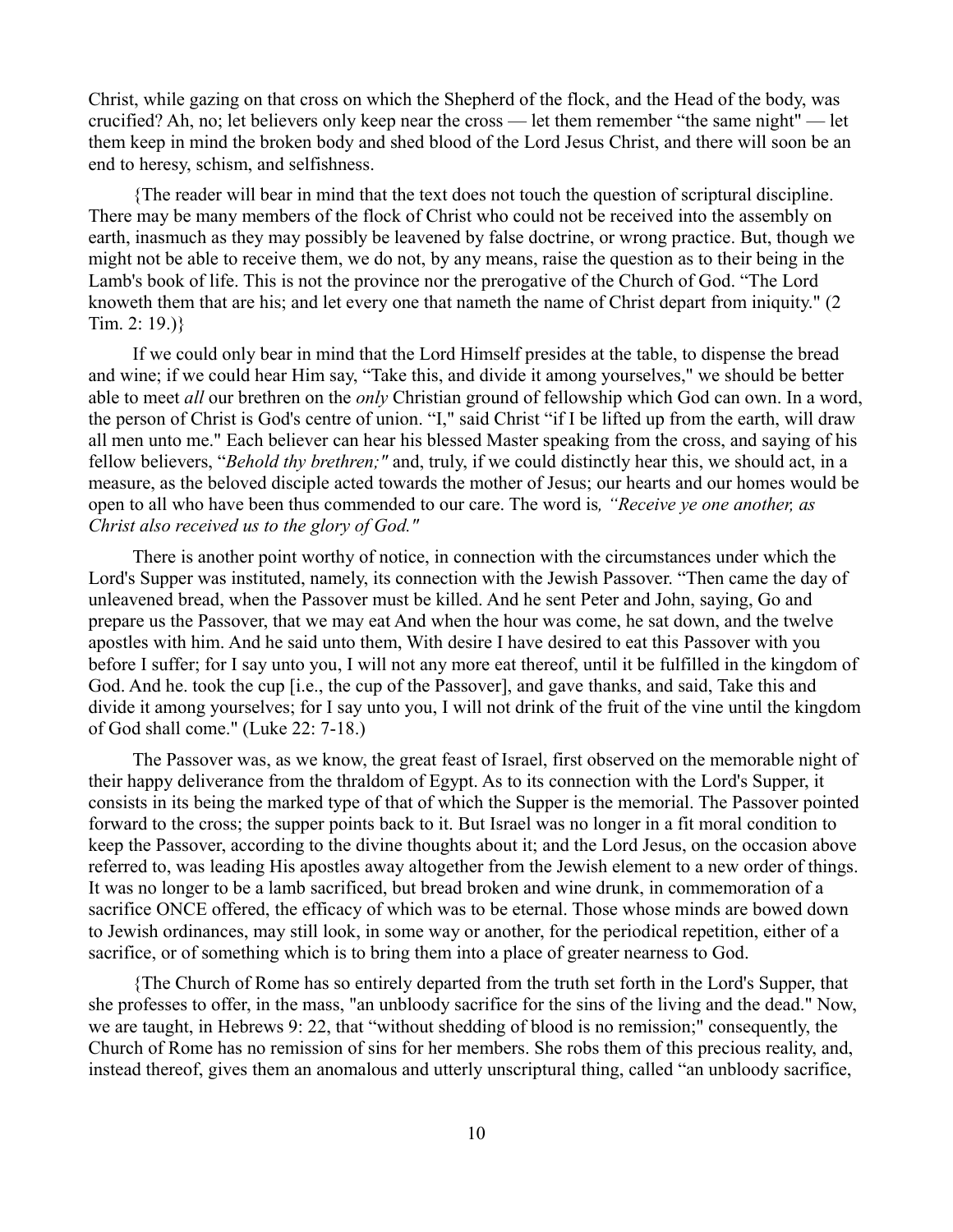or mass." This, which, according to her own practice and the testimony of Hebrews 9: 22, can never take away sin, she offers day by day, week by week, and year by year. A sacrifice without blood *must*, if scripture be true, be a sacrifice without remission Hence, therefore, the sacrifice of the mass is a positive blind raised by the devil, through the agency of Rome, to hide from the sinner's view the glorious sacrifice of Christ, "*once offered,"* and never to be repeated. "Christ, being raised from the dead, dieth no more; death hath no more dominion over him." (Rom. 6: 9.) Every fresh sacrifice of the mass only declares the inefficiency of all the previous sacrifices, so that Rome is only mocking the sinner with an empty shadow. But she is consistent in her wickedness, for she withholds the cup from the laity, and teaches her members that they have body and blood and all in the wafer. But, if the blood be still in the body, it is manifestly not shed, and then we get back to the same gloomy point, namely, "no remission." "Without shedding of blood is no remission."

How totally different is the precious and most refreshing institution of the Lord's Supper, as set before us in the New Testament. There we find the bread broken, and the wine poured out — the significant symbols of a body broken, and of blood shed. The wine is not in the bread, because the blood is not in the body, for, if it were, there would be "no remission." In a word, the Lord's Supper is the distinct memorial of an eternally accomplished sacrifice; and none can communicate thereat with intelligence and power, save those who know the full remission of sins It is not that we would, by any means, make the knowledge of forgiveness a term of communion, for very many of the children of God, through bad teaching, and various other causes, do not know the perfect remission of sins, and were they to be excluded on that ground, it would be making *knowledge* a term of communion, instead of life and *obedience*. Still, if I do not know, experimentally, that redemption is an accomplished fact, I shall see but little meaning in the symbols of bread and wine; and, moreover, I shall be in great danger of attaching a species of efficacy to the memorials which belongs only to the great reality to which they point.}

Some there are who think that in the Lord's Supper the soul makes, or renews, a covenant with God, not knowing that if we were to enter into covenant with God, we should inevitably be ruined; as the only possible issue of a covenant between God and man, is the failure of one of the parties (i.e., man), and consequent judgement. Thank God, there is no such thing as a covenant with us. The bread and wine, in the supper, speak a deep and wondrous truth; they tell of the broken body and shed blood of the Lamb of God — the Lamb of God's own providing. Here the soul can rest with perfect complacency; it IS THE NEW TESTAMENT IN THE BLOOD OF CHRIST, and not a covenant between God and man. Man's covenant had signally failed, and the Lord Jesus had to allow the cup of the fruit of the vine (the emblem of joy in the earth) to pass Him by. Earth had no joy for Him — Israel had become" the degenerate plant of a strange vine;" wherefore, He had only to say, "I will not drink of the fruit of the vine, until the kingdom of God shall come." A long and dreary season was to pass over Israel, ere her King could take any joy in her moral condition: but, during that time, "the Church of God" was to "keep the feast" of unleavened bread, in all its moral power and significance, by putting away the "old leaven of malice and wickedness," as the fruit of fellowship with Him whose blood cleanseth from all sin.

However, the fact of the Lord's Supper having been instituted immediately after the Passover, teaches us a very valuable principle of truth, viz., this: the destinies of the Church and of Israel are inseparably linked with the cross of the Lord Jesus Christ. True, the Church has a higher place, even identification with her risen and glorified Head; yet, all rests upon the cross. Yes; it was on the cross that the pure sheaf of corn was bruised, and the juices of the living vine pressed forth, by the hand of Jehovah Himself, to yield strength and gladness to the hearts of His heavenly and earthly people for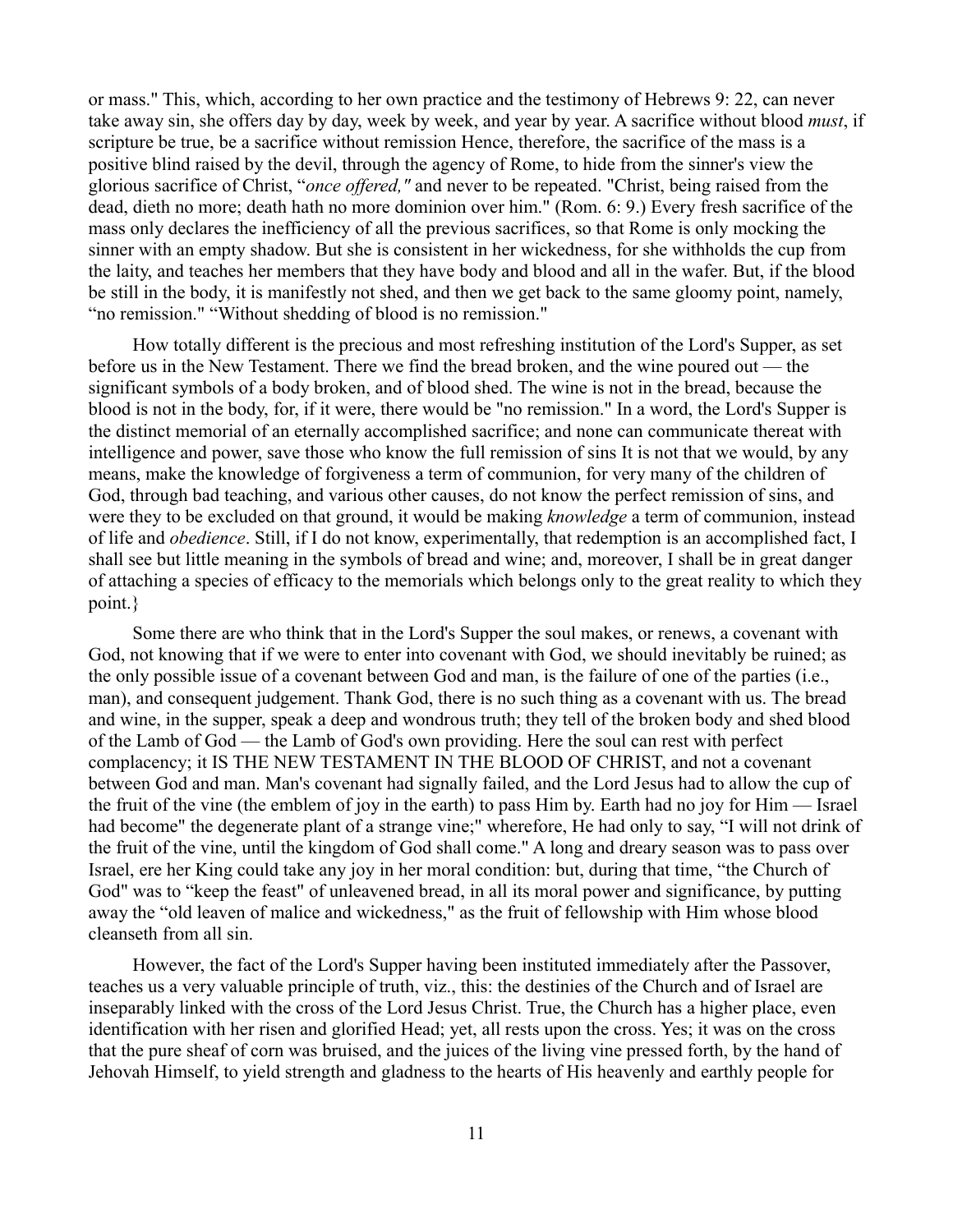ever. The Prince of Life took from Jehovah's righteous hand the cup of wrath — the cup of trembling, and drained it to the dregs, in order that He might put into the hands of His people the cup of salvation — the cup of God's ineffable love, that they might drink and forget their poverty, and remember their misery no more. The Lord's Supper expresses all this. There the Lord presides there the redeemed should meet in holy fellowship and brotherly love, to eat and drink before the Lord; and while they do so, they can look back at their Master's *night* of deep sorrow, and forward to His day of glory — that "morning without clouds," when "he shall come to be glorified in his saints, and to be admired in all them that believe."

3. We shall now consider, in the third place, the persons for whom, and to whom alone the Lord's Supper was instituted.

The Lord's Supper, then, was instituted for the Church of God — the family of the redeemed. All the members of that family should be there; for none can be absent, without incurring the guilt of disobedience to the plain command of Christ, and His inspired apostle, and the consequence of this disobedience will be positive spiritual decline, and a complete failure in testimony for Christ. Such consequences, however, are the result only of wilful absence from the Lord's table. There are circumstances which, in certain cases, may present an insurmountable barrier, though there might be the most earnest desire to be present at the celebration of the ordinance, as there ever will be, where the mind is spiritual; but we may lay it down, as a fixed principle of truth, that no one can make progress in the divine life who wilfully absents himself from the Lord's table. "ALL the congregation of Israel" were commanded to keep the Passover. (Exodus 12) No member of the congregation could, with impunity, be absent, "The man that is clean, and is not in a journey, and forbeareth to keep the Passover, even the same soul shall be cut off from among his people: because he brought not the offering of the Lord in his appointed season, that man shall bear his sin." (Num. 9: 13)

I feel that it would be rendering really valuable service to the cause of truth, and a furtherance of the interests of the Church of God, if an interest could be awakened on this important subject. There is too much lightness and indifference in the minds of Christians, as to the matter of their attendance at the table of the Lord, and where there is not this indifference, there is an unwillingness arising from imperfect views of justification. Now both these hindrances, though so different in their character, spring from one and the same source, viz., selfishness. He who is indifferent about the matter, will selfishly allow trifling circumstances to interfere with his attendance; he will be hindered by family arrangements, love of personal ease, unfavourable weather, trifling, or, as it frequently happens, imaginary bodily ailments; things which are lost sight of, or counted as nothing, when some worldly object is to be gained. How often does it happen, that men who have not spiritual energy to leave their houses on the Lord's day, have abundant natural energy to carry them some miles, to gain some worldly object, on Monday. Alas! that it should be so. How sad, to think that worldly gain could exert a more powerful influence on the heart of the Christian, than the glory of Christ and the furtherance of the Church's benefit; for this is the way in which we must view the question of the Lord's Supper. What would be our feelings, amid the glory of the coming kingdom, if we could remember that, while on earth, a fair, or a market, or some such worldly object, had commanded our time and energies, while the assembly of the Lord's people, around His table, was neglected?

Beloved Christian reader, if you are in the habit of absenting yourself from the assembly of Christians, I pray you to ponder the matter, before the Lord, ere you absent yourself again. Reflect upon the pernicious effect of your absence in every way. You are failing in your testimony for Christ — you are injuring the souls of your brethren, and you are hindering the progress of your own soul in grace and knowledge. Do not suppose that your actings are without their influence on the whole Church of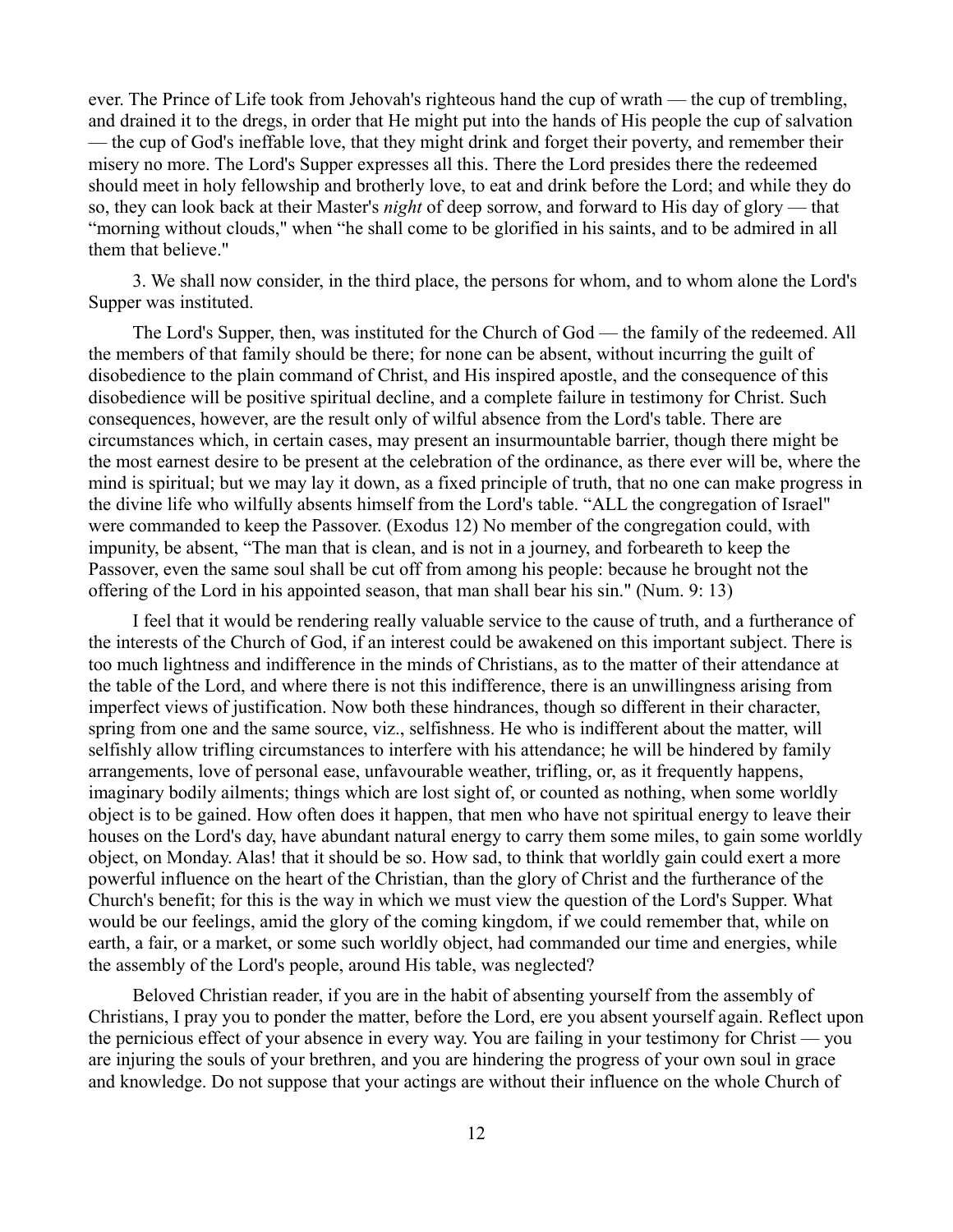God; you are, at this moment, either helping or hindering every member of that body on earth. "If one member suffer, all the members suffer with it." This principle has not ceased to be true, though professing Christians have split into so many different divisions. Nay, it is so divinely true that there is not a single believer on earth, who is not acting, either as a helper to, or a drain upon, the whole body of Christ; and, if there be any truth in the principle already laid down (viz., that the assembly of Christians, and the breaking of bread, in any given locality, is, or ought to be, the expression of the unity of the whole body), you cannot fail to see, that, if you absent yourself from that assembly, or refuse to join in giving expression to that unity, you are doing serious damage to all your brethren, as well as to your own soul. I would lay these considerations on your heart and conscience, in the name of the Lord, looking to Him to make them influential.

{I can only feel myself responsible to present myself in the assembly when it is gathered on proper church ground, i.e., the ground laid down in the New Testament. People may assemble, and call themselves the Church of God, in any given locality; but if they do not exhibit the characteristic features and principles of the Church of God, as set forth in holy scripture, I cannot own them. If they refuse, or lack spiritual power, to judge worldliness, carnality, or false doctrine, they are evidently, not on proper church ground; they are merely a religious fraternity, which in its collective character, I am in no wise responsible, before God, to own. Hence, the child of God needs much spiritual power, and subjection to the word, to be able to carry himself through all the windings of the professing church, in this peculiarly evil and difficult day.}

But, not only does this culpable and pernicious indifference of spirit act as a hindrance to many, in presenting themselves at the Lord's table; imperfect views of justification produce the same unhappy result. If the conscience be not perfectly purged — if there be not perfect rest in God's testimony about the finished work of Christ, there will either be a shrinking from the Supper of the Lord, or an unintelligent celebration of it. Those only can show the Lord's death, who know, through the teaching of the Holy Spirit, the value of the Lord's death. If I regard the ordinance as a means whereby I am to be brought into a place of greater nearness to God, or whereby I am to obtain a clearer sense of my acceptance, it is impossible that I can rightly observe it. I must believe as the gospel commands me to believe, that ALL my sins are FOR EVER put away, ere I can take my place, with any measure of spiritual intelligence, at the Lord's table. If the matter be not viewed in this light, the Lord's Supper can only be regarded as a kind of step to the altar of God, and we are told, in the law, that we are not to go up by steps to God's altar, lest our nakedness be discovered. (Ex. 20: 26.) The meaning of which is, that all human efforts to approach God must issue in the discovery of human nakedness.

Thus we see that, if it be indifference that prevents the Christian from being at the breaking of bread, it is most culpable in the sight of God, and most injurious to his brethren and himself; and if it be an imperfect sense of justification that prevents, it is not only unwarrantable, but most dishonouring to the love of the Father, the work of the Son, and the clear and unequivocal testimony of the Holy Ghost.

But it is not infrequently said, and that, too, by those who are of reputation for spirituality and intelligence, "I derive no spiritual benefit by going to the assembly, I am as happy in my own room reading my Bible." I would affectionately ask such, are we to have no higher object before us in our actings, than our own happiness? Is not obedience to the command of our Blessed Master — a command delivered on "the same night in which He was betrayed," a far higher and nobler object to set before us than anything connected with self? If He desires that His people should assemble, in His name, for the express object of showing forth His death till He come, shall we refuse because we feel happier in our own rooms He tells us to be there; we reply, "We feel happier at home;" our happiness, therefore, must be based on disobedience, and, as such, it is an unholy happiness. It is much better, if it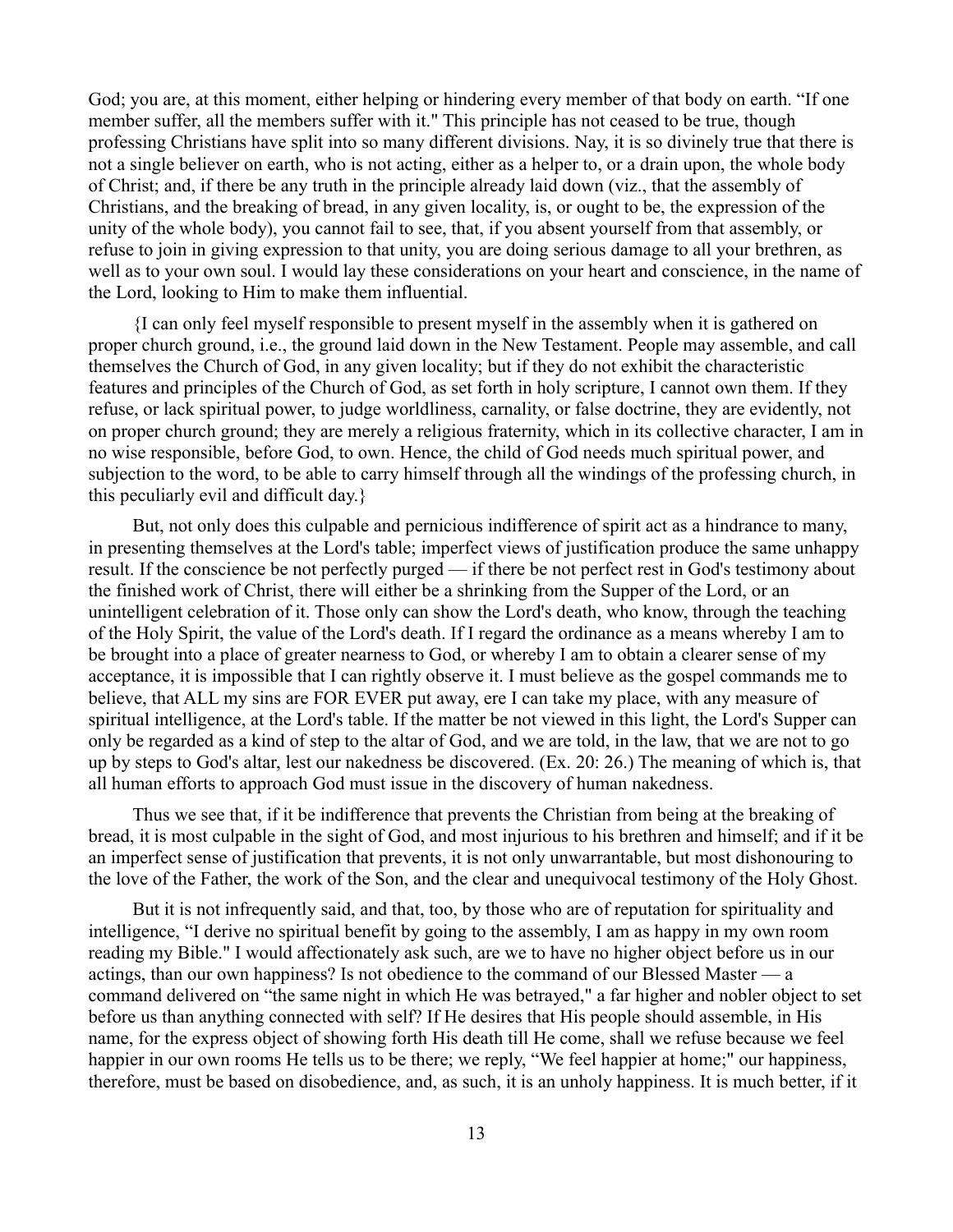should be so, to be unhappy in the path of obedience, than happy in the path of disobedience. But I verily believe, the thought of being happier at home is a mere delusion, and the end of all who are deluded by it will prove it such. Thomas might have deemed it indifferent whether he was present with the other disciples, but he had to do without the Lord's presence, and to wait for eight days, until the disciples came together on the first day of the week, for there and then the Lord was pleased to reveal Himself to his soul; and just so will it be with those who say, We feel happier at home than in the assembly of believers; they will surely be behind hand in knowledge and experience; yea, it will be well if they come not under the terrible woe denounced by the prophet, "Woe to the idol shepherd that *leaveth the flock!* the sword shall be upon his arm, and upon his right eye; his arm shall be clean dried up, and his right eye shall be utterly darkened." (Zech. 11: 17) And again, "Not forsaking the assembling of ourselves together, *as the manner of some is;* but exhorting one another, and so much the more as ye see the day approaching. - For if we sin wilfully, after that we have received the knowledge of the truth, there remaineth no more sacrifice for sins, but a certain fearful looking for of judgement, and fiery indignation, which shall devour the adversaries." (Heb. 10: 25-27)

As to the objection upon the grounds of the barrenness and unprofitableness of Christian assemblies, it will generally be remarked that the greatest spiritual barrenness will always be found in connection with a captious and complaining spirit: and I doubt not that, if those who complain of the unprofitableness of meetings, and draw from thence an argument in favour of their remaining at home, were to spend more time in secret waiting on the Lord, for His blessing on the meetings, they would have a very different experience.

And now, having shown from the scripture, who ought to be at the breaking of bread, we shall proceed to consider who ought not. On this point scripture is equally explicit: in a word, then, none should be there who are not members of the true Church of God. The same law which commanded *all* the congregation of Israel to eat the Passover, commanded all uncircumcised strangers *not* to eat; and now that Christ our Passover has been sacrificed for us, none can keep the feast which is to extend throughout this entire dispensation, nor yet break bread, or drink wine in true remembrance of Him, save those who know the cleansing and healing virtues of His precious blood. To eat and drink without this knowledge, is to eat and drink unworthily — to eat and drink judgement, and, like the woman in Numbers 5 who drank the water of jealousy, to make the condemnation more manifest and awfully solemn.

Now, it is in this that Christendom's guilt is specially manifest. In taking the Lord's Supper, the professing church has, like Judas, put her hand on the table with Christ, and betrayed Him — she has eaten with Him, and, at the same time, lifted up her heel against Him. What will be her end? Just like the end of Judas. "He then, having received the sop, went *immediately out:* and," the Holy Ghost adds, in awful solemnity, "IT WAS NIGHT." Terrible night! The strongest expression of divine love only elicited the strongest expression of human hatred. So will it be with the false professing church collectively, and each false professor individually; and all those who, though baptised in the name of Christ, and sitting down at the table of Christ, have, nevertheless, been His betrayers, will find themselves, at last, thrust out into outer darkness — involved in a night which shall never see the beams of the morning — plunged in a gulf of endless and ineffable woe; and though they may be able to say to the Lord, "We have eaten and drunk in thy presence, and thou hast taught in our streets," yet His solemn, heart-rending reply will be, while he shuts the door against them, "Depart from me, I never knew you." Oh! my reader, think of this, I pray you; and if you be yet in your sins, defile not the Lord's table by your presence; but, instead of going thither as a hypocrite, repair to Calvary, as a poor ruined and guilty sinner, and there receive pardon and cleansing from Him, who died to save just such as you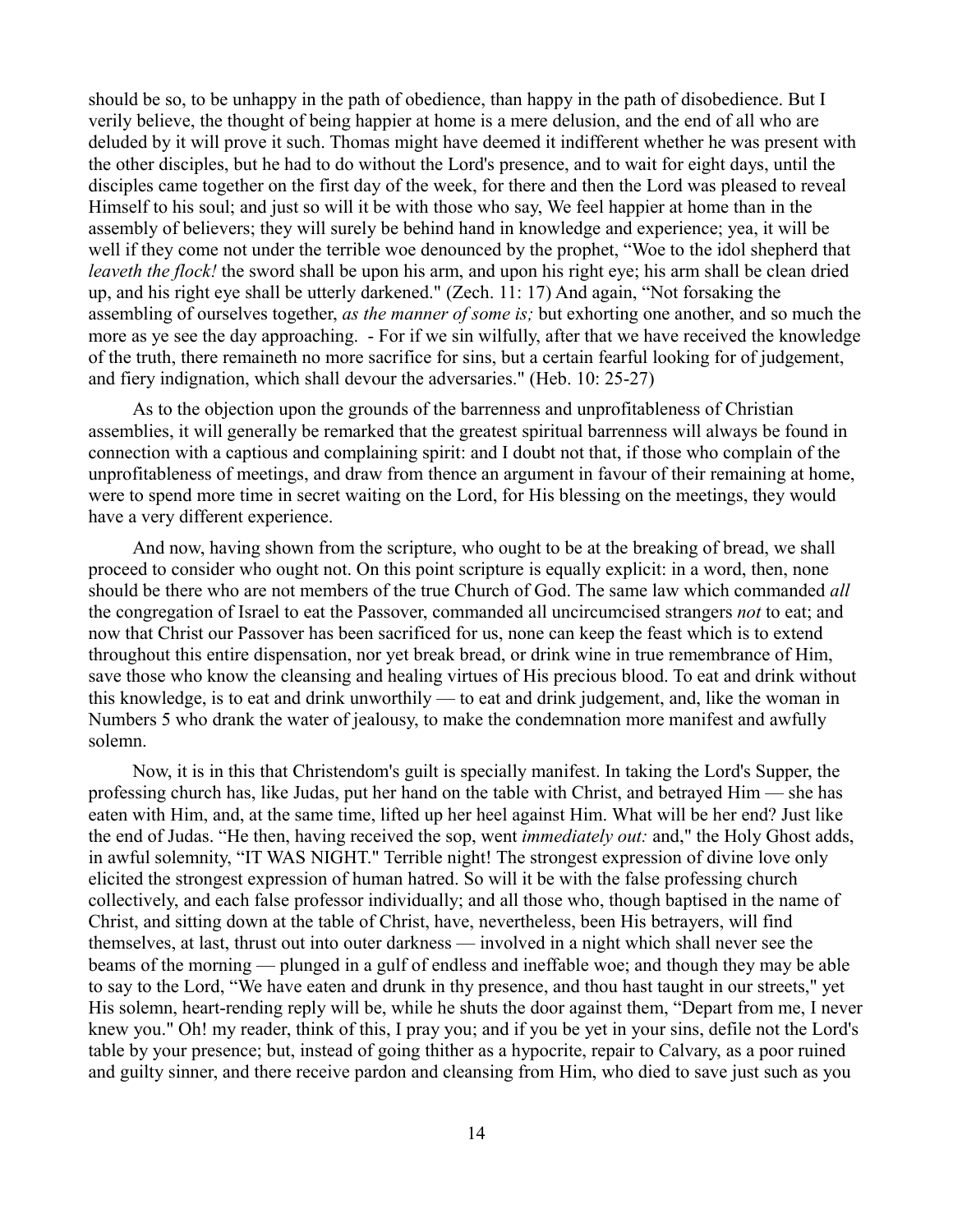are.

4. Having now considered, through the Lord's mercy, the nature of the Lord's Supper; the circumstances under which it was instituted; and the persons for whom it was designed; I would only add a word as to what scripture teaches us about the time and manner of its celebration.

Although the Lord's Supper was not first instituted on the first day of the week, yet Luke 24, and Acts 20, are quite sufficient to prove, to a mind subject to the word, that that is the day on which the ordinance should specially be observed. The Lord broke bread with His disciples on "the first day of the week" (Luke 24: 30); and "on the first day of the week the disciples came together to break bread." (Acts 20: 7) These scriptures are quite sufficient to prove that it is not once a month, nor once in three months, nor once in six months, that disciples should come together to break bread, but once a week at least, and that upon the first day of the week. Nor can we have any difficulty in seeing that there is a moral fitness in the first day of the week, for the celebration of the Lord's Supper; it is the resurrection day — the Church's day, in contrast with the seventh, which was Israel's day; and as, in the institution of the ordinance, the Lord led His disciples away from Jewish things altogether, by refusing to drink of the fruit of the vine, and then instituting another ordinance, so, in the day on which that ordinance was to be celebrated, we observe the same contrast between heavenly and earthly things. It is in the power of resurrection that we can rightly show the Lord's death. When the conflict was over, Melchizedek brought forth bread and wine, and blessed Abraham, in the name of the Lord. Thus, too, our Melchizedek, when all the conflict was over, and the victory gained, came forth, in resurrection, with bread and wine, to strengthen and cheer the hearts of His people, and to breathe upon them that peace which He had so dearly purchased.

If then, the first day of the week be the day on which scripture teaches the disciples to break bread, it is clear that man has no authority to alter the period to once a month, or once in six months. We must be as strictly subject to scripture as to the time for celebrating the ordinance, as we would be in reference to any other point connected with it. And I doubt not, that when the affections are lively and fervent toward the Person of the Lord Himself, the Christian will desire to show the Lord's death as frequently as possible; indeed it would seem from the opening of Acts, that the disciples broke bread whenever they met. This we may infer from the expression "breaking bread from house to house." However, we are not left to depend upon mere inference, as to the question of the first day of the week being the day on which the disciples came together to break bread; we are distinctly taught this, and we see its moral fitness and beauty.

Thus much as to the time. And now one word about the manner. It should be the special aim of Christians, to show that the breaking of bread is their grand and primary object in coming together, on the first day of the week. They should show that it is not for preaching or teaching that they assemble, though teaching may be a happy adjunct, but that the breaking of bread is the leading object before their minds. This can be done *by making it the first thing at their meetings.* And there is a moral fitness in this order, as well as in the time. It is the work of Christ which we show forth in the Supper, wherefore it should have the first place, and, when it has been duly set forth, there should be a full and unqualified opening left for the work of the Holy Ghost in ministry. The office of the Spirit is to set forth and exalt the name, the Person, and the work of Christ; and if He be allowed to order and govern the assembly of Christians, as He undoubtedly should, He will ever give the work of Christ the primary place.

I cannot close this paper without expressing my deep sense of the feebleness and shallowness of all that I have advanced, on a subject of really commanding interest. I do feel before the Lord, in whose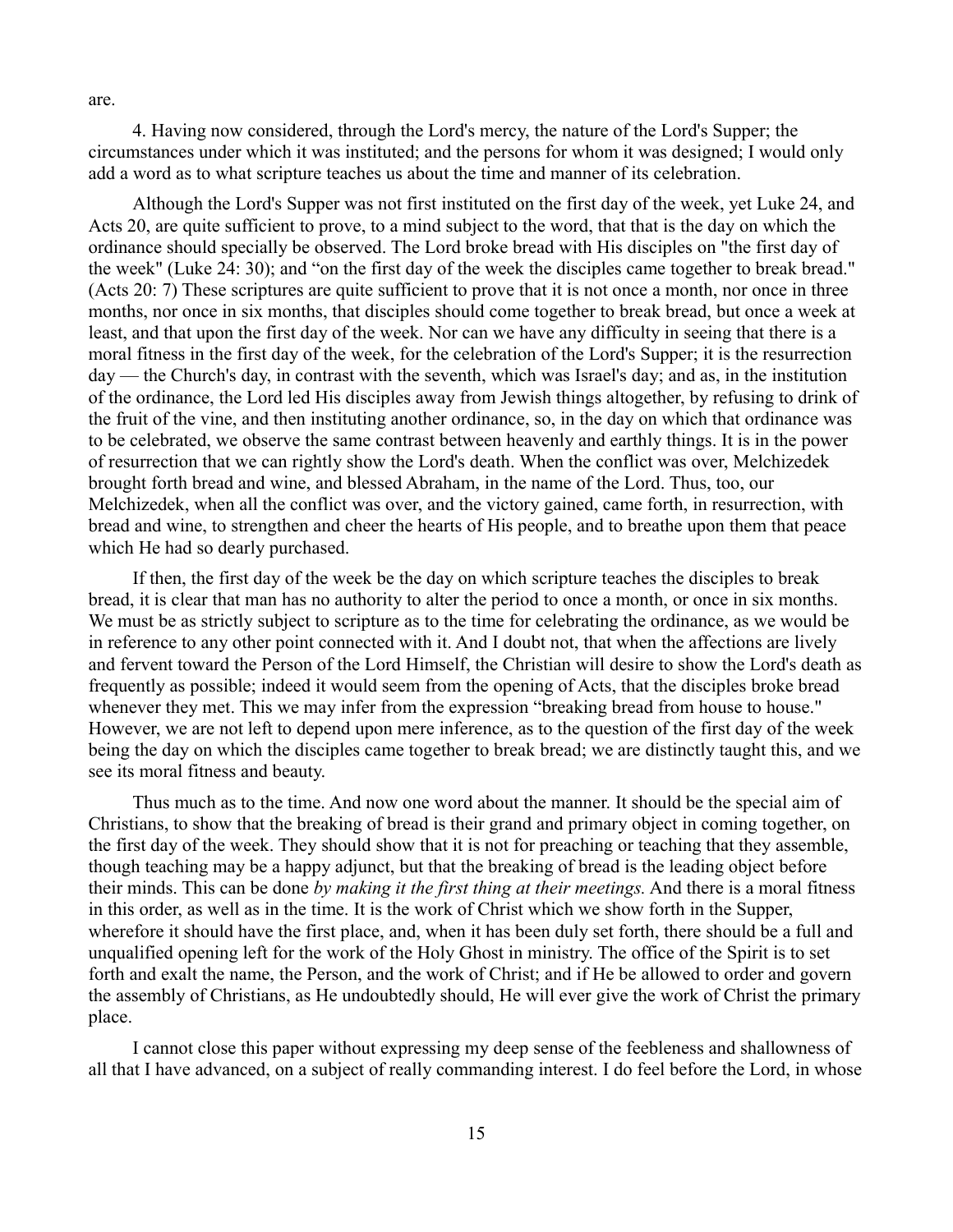presence I desire to write and speak, that I have so failed to bring out the full truth about this matter, that I almost shrink from letting these pages see the light. It is not that I have a shadow of doubt as to the truth of what I have endeavoured to state; no: but I feel that, in writing upon such a subject as the breaking of bread, at the time when there is such sad confusion among professing Christians, there is a demand for pointed, clear, and lucid statements, to which I am little able to respond.

We have but little conception of how entirely the question of the breaking of bread is connected with the Church's position and testimony on earth; and we have as little conception of how thoroughly the question has been misunderstood by the professing church. The breaking of bread ought to be the distinct enunciation of the fact, that all believers are *one body;* but the professing church, by splitting into sects, and by setting up a table for each sect, has practically denied that fact.

In truth, the breaking of bread has been cast into the back-ground. The table, at which the Lord should preside, is almost lost sight of, by being placed in the shade of the pulpit, in which man presides; the pulpit, which, alas! is too often the instrument of creating and perpetuating disunion, is, to many minds, the commanding object, while the table, which, if properly understood, would perpetuate love and unity, is made quite a secondary thing. And even in the most laudable effort to recover from such a lamentable condition of things, what complete failure have we seen. What has the Evangelical Alliance effected? It has effected this, at least, it has fully developed a need existing among professing Christians, which they are confessedly unable to meet. They want union, and are unable to attain it. Why? Because they will not give up everything, save what they have as Christians, and meet together as disciples, to break bread. I say, *as disciples,* and not as Churchmen, Independents, or Baptists. It is not that all such may not have much valuable truth, I mean those of them who love our Lord Jesus Christ: they certainly may, but they have no *truth* that should prevent them from meeting *together* to break bread. How could truth ever hinder Christians from giving expression to the unity of the Church? Impossible! A sectarian spirit in those who hold truth may do this, but truth never can. But how is it now in the professing church? Christians, of various communities, can meet for the purpose of reading, praying, and singing together, during the week, but when the first day of the week arrives, they have not the least idea of giving the only real and effectual expression of their unity, which the Holy Ghost can recognize, which is the breaking of bread. "We being many are one bread and one body, for we are all partakers of that one bread."

The sin at Corinth was their not tarrying one for another. This appears from the exhortation with which the apostle sums up the whole question (1 Cor. 11), "Wherefore, my brethren, when ye come together to eat, tarry one for another." Why were they to tarry one for another? Surely, in order that they might the more clearly express their unity. But what would the apostle have said, if, instead of coming together, into one place, they had gone to different places, according to their different views of truth? He might then say, with, if possible, greater force, "Ye cannot eat the Lord's Supper." (See *margin*.)

It may, however, be asked, "How could all the believers in London meet in one place?" I reply, if they could not meet in one place, they could, at least, meet on one principle. But how did the believers at Jerusalem meet together? The answer is, they were "*of one accord."* This being so, they had little difficulty about the question of a meeting-room. "Solomon's porch," or any where else, would suit their purpose. They gave expression to their unity, and that, too, in a way not to be mistaken. Neither various localities, nor various measures of knowledge and attainment, could, in the least, interfere with their unity. There was "one body and one spirit"

Finally, then, I would say, the Lord will assuredly honour those who have faith to believe and confess the unity of the Church on earth; and the greater the difficulty in the way of doing so, the